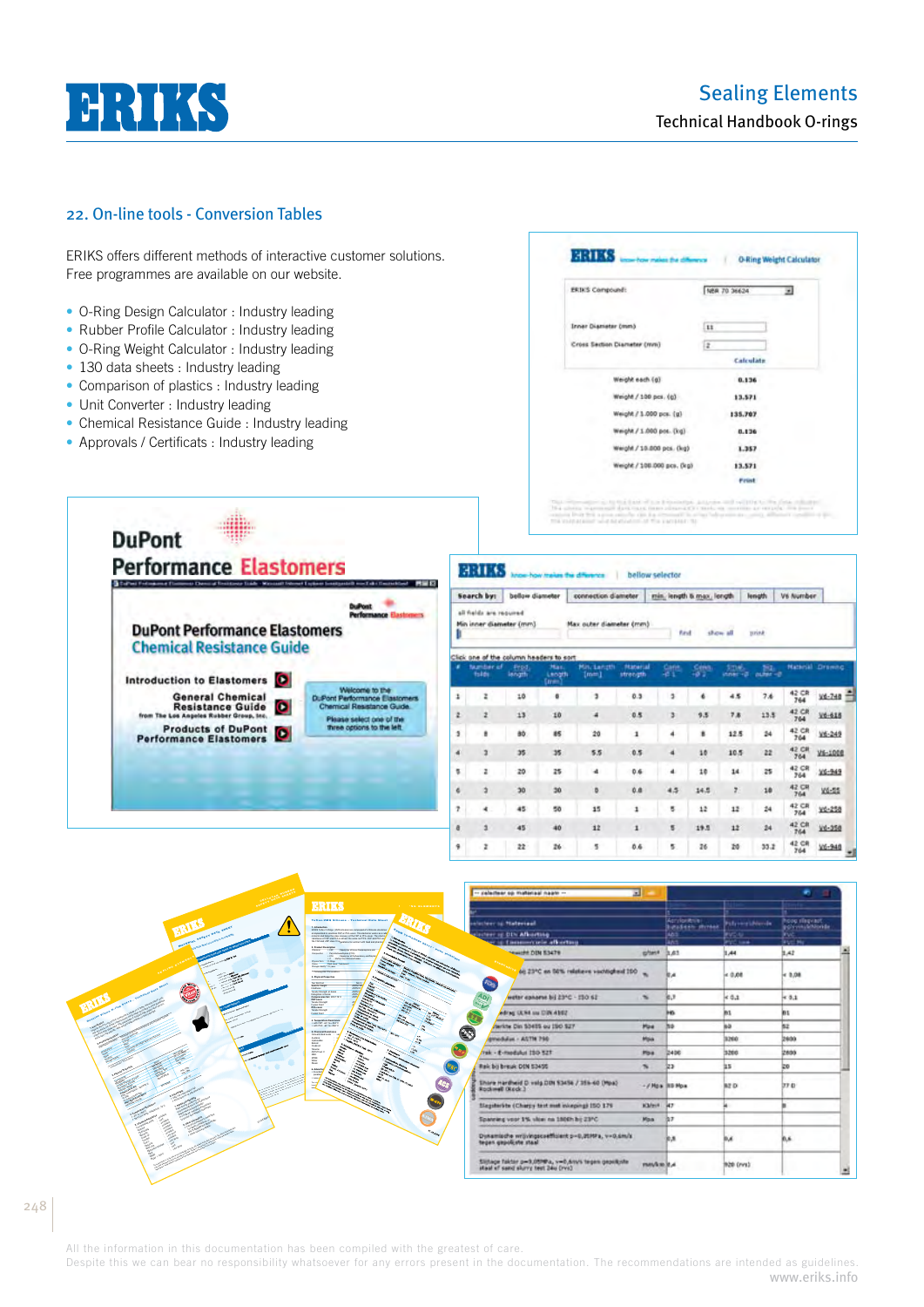



|                | <b>Conversion Table Fahrenheit to Celsius</b> |                        |                |                         |                      |                       |                         |                         |                |                         |                 |                |     |                      |              |                         |                      |
|----------------|-----------------------------------------------|------------------------|----------------|-------------------------|----------------------|-----------------------|-------------------------|-------------------------|----------------|-------------------------|-----------------|----------------|-----|----------------------|--------------|-------------------------|----------------------|
| $\overline{c}$ | $\overline{\mathbf{x}}$                       | $\overline{\text{}}$ F | $\overline{c}$ | $\overline{\mathbf{x}}$ | $\overline{\text{}}$ | $\overline{\text{c}}$ | $\overline{\mathbf{x}}$ | $\overline{\mathsf{F}}$ | $\overline{c}$ | $\overline{\mathbf{x}}$ | $\overline{\ }$ | $\overline{c}$ | χ   | $\overline{\text{}}$ | $\mathrm{C}$ | $\overline{\mathbf{x}}$ | $\overline{\text{}}$ |
| $-273$         | $-459,4$                                      |                        | $-17,2$        | $\overline{1}$          | 33,8                 |                       |                         |                         | 32,8           | 91                      | 195,8           | 260            | 500 | 932                  | 538          | 1000                    | 1832                 |
| $-268$         | $-450$                                        |                        | $-16,7$        | $\overline{2}$          | 35,6                 |                       |                         |                         | 33,3           | 92                      | 197,6           | 266            | 510 | 950                  | 549          | 1020                    | 1868                 |
| $-262$         | $-440$                                        |                        | $-16,1$        | $\overline{3}$          | 37,4                 |                       |                         |                         | 33,9           | 93                      | 199,4           | 271            | 520 | 968                  | 560          | 1040                    | 1904                 |
|                |                                               |                        |                |                         |                      |                       |                         |                         |                |                         |                 |                |     |                      |              |                         |                      |
| $-257$         | $-430$                                        |                        | $-15,6$        | 4                       | 39,2                 | 9,4                   | 49                      | 120,2                   | 34,3           | 94                      | 201,2           | 277            | 530 | 986                  | 571          | 1060                    | 1940                 |
| $-251$         | $-420$                                        |                        | $-15,0$        | 5                       | 41,0                 | 10,0                  | 50                      | 122,0                   | 35,0           | 95                      | 203,0           | 282            | 540 | 1004                 | 582          | 1080                    | 1976                 |
| $-246$         | $-410$                                        |                        | $-14,4$        | 6                       | 42,8                 | 10,6                  | 51                      | 123,8                   | 35,6           | 96                      | 204,8           | 288            | 550 | 1022                 | 593          | 1100                    | 2012                 |
| $-240$         | $-400$                                        |                        | $-13,9$        | 7                       | 44,6                 | 11,1                  | 52                      | 125,6                   | 36,1           | 97                      | 206,6           | 293            | 560 | 1040                 | 604          | 1120                    | 2048                 |
| $-234$         | $-390$                                        |                        | $-13,3$        | 8                       | 46,4                 | 11,7                  | 53                      | 127,4                   | 36,7           | 98                      | 208,4           | 299            | 570 | 1058                 | 616          | 1140                    | 2084                 |
| $-229$         | $-380$                                        |                        | $-12,8$        | 9                       | 48,2                 | 12,2                  | 54                      | 129,2                   | 37,2           | 99                      | 210,2           | 304            | 580 | 1076                 | 627          | 1160                    | 2120                 |
| $-223$         | $-370$                                        |                        | $-12,2$        | 10                      | 50,0                 | 12,8                  | 55                      | 131,0                   | 37,8           | 100                     | 212,0           | 310            | 590 | 1094                 | 638          | 1180                    | 2156                 |
|                |                                               |                        |                |                         |                      |                       |                         |                         |                |                         |                 |                |     |                      |              |                         |                      |
| $-218$         | $-360$                                        |                        | $-11,7$        | $\overline{11}$         | 51,8                 | 13,3                  | 56                      | 132.8                   | 43             | 110                     | 230             | 316            | 600 | 1112                 | 649          | 1200                    | 2192                 |
| $-212$         | $-350$                                        |                        | $-11,1$        | 12                      | 53,6                 | 13,9                  | 57                      | 134,6                   | 49             | 120                     | 248             | 321            | 610 | 1130                 | 660          | 1220                    | 2228                 |
| $-207$         | $-340$                                        |                        | $-10,6$        | 13                      | 55,4                 | 14,4                  | 58                      | 136,4                   | 54             | 130                     | 266             | 327            | 620 | 1148                 | 671          | 1240                    | 2264                 |
| $-201$         | $-330$                                        |                        | $-10,0$        | 14                      | 57,2                 | 15,0                  | 59                      | 138,2                   | 60             | 140                     | 284             | 332            | 630 | 1166                 | 682          | 1260                    | 2300                 |
| $-196$         | $-320$                                        |                        | $-9,4$         | 15                      | 59,0                 | 15,6                  | 60                      | 140,0                   | 66             | 150                     | 302             | 338            | 640 | 1184                 | 693          | 1280                    | 2336                 |
|                |                                               |                        |                |                         |                      |                       |                         |                         |                |                         |                 |                |     |                      |              |                         |                      |
| $-190$         | $-310$                                        |                        | $-8,9$         | 16                      | 60,8                 | 16,1                  | 61                      | 141,8                   | 71             | 160                     | 320             | 343            | 650 | 1202                 | 704          | 1300                    | 2372                 |
| $-184$         | $-300$                                        |                        | $-8,3$         | 17                      | 62,6                 | 16,7                  | 62                      | 143,6                   | 77             | 170                     | 338             | 349            | 660 | 1220                 | 732          | 1350                    | 2462                 |
| $-179$         | $-290$                                        |                        | $-7,8$         | 18                      | 64,4                 | 17,2                  | 63                      | 145,4                   | 82             | 180                     | 356             | 354            | 670 | 1238                 | 760          | 1400                    | 2552                 |
| $-173$         | $-280$                                        |                        | $-7,2$         | 19                      | 66,2                 | 17,8                  | 64                      | 147,2                   | 88             | 190                     | 374             | 360            | 680 | 1256                 | 788          | 1450                    | 2642                 |
| $-169$         | $-273$                                        | $-459,4$               | $-6,7$         | 20                      | 68,0                 | 18,3                  | 65                      | 149,0                   | 93             | 200                     | 392             | 366            | 690 | 1274                 | 816          | 1500                    | 2732                 |
|                |                                               |                        |                |                         |                      |                       |                         |                         |                |                         |                 |                |     |                      |              |                         |                      |
| $-168$         | $-270$                                        | $-454$                 | $-6,1$         | 21                      | 69,8                 | 18,9                  | 66                      | 150,8                   | 99             | 210                     | 410             | 371            | 700 | 1292                 | 843          | 1550                    | 2822                 |
| $-162$         | $-260$                                        | $-436$                 | $-5,6$         | 22                      | 71,6                 | 19,4                  | 67                      | 152,6                   | 100            | 212                     | 414             | 377            | 710 | 1310                 | 871          | 1600                    | 2912                 |
| $-157$         | $-250$                                        | $-418$                 | $-5,0$         | 23                      | 73,4                 | 20,0                  | 68                      | 154,4                   | 104            | 220                     | 428             | 382            | 720 | 1328                 | 899          | 1650                    | 3002                 |
| $-151$         | $-240$                                        | $-400$                 | $-4,4$         | 24                      | 75,2                 | 20,6                  | 69                      | 156,2                   | 110            | 230                     | 446             | 388            | 730 | 1346                 | 927          | 1700                    | 3092                 |
| $-146$         | $-230$                                        | $-382$                 | $-3,9$         | 25                      | 77,0                 | 21,1                  | 70                      | 158,0                   | 116            | 240                     | 464             | 393            | 740 | 1364                 | 954          | 1750                    | 3182                 |
|                |                                               |                        |                |                         |                      |                       |                         |                         |                |                         |                 |                |     |                      |              |                         |                      |
| $-140$         | $-220$                                        | $-364$                 | $-3,3$         | 26                      | 78,8                 | 21,7                  | 71                      | 159,8                   | 121            | 250                     | 482             | 399            | 750 | 1382                 | 982          | 1800                    | 3272                 |
| $-134$         | $-210$                                        | $-346$                 | $-2,8$         | 27                      | 80,6                 | 22,2                  | 72                      | 161,6                   | 127            | 260                     | 500             | 404            | 760 | 1400                 | 1010         | 1850                    | 3362                 |
| $-129$         | $-200$                                        | $-328$                 | $-2,2$         | 28                      | 82,4                 | 22,8                  | 73                      | 163,4                   | 132            | 270                     | 518             | 410            | 770 | 1418                 | 1038         | 1900                    | 3452                 |
| $-123$         | $-190$                                        | $-310$                 | $-1,7$         | 29                      | 84,2                 | 23,3                  | 74                      | 165,2                   | 138            | 280                     | 536             | 416            | 780 | 1436                 | 1066         | 1950                    | 3542                 |
| $-118$         | $-180$                                        | $-292$                 | $-1,1$         | 30                      | 86,0                 | 23,9                  | 75                      | 167,0                   | 143            | 290                     | 554             | 421            | 790 | 1454                 | 1093         | 2000                    | 3632                 |
|                |                                               |                        |                |                         |                      |                       |                         |                         |                |                         |                 |                |     |                      |              |                         |                      |
| $-112$         | $-170$                                        | $-274$                 | $-0,6$         | 31                      | 87,8                 | 24,4                  | 76                      | 168,8                   | 149            | 300                     | 572             | 427            | 800 | 1472                 | 1121         | 2050                    | 3722                 |
| $-107$         | $-160$                                        | $-256$                 | 0,0            | 32                      | 89,6                 | 25,0                  | 77                      | 170,6                   | 154            | 310                     | 590             | 442            | 810 | 1490                 | 1149         | 2100                    | 3812                 |
| $-101$         | $-150$                                        | $-238$                 | 0,6            | 33                      | 91,4                 | 25,6                  | 78                      | 172,4                   | 160            | 320                     | 608             | 438            | 820 | 1508                 | 1177         | 2150                    | 3902                 |
| $-96$          | $-140$                                        | $-220$                 | 1,1            | 34                      | 93,2                 | 26,1                  | 79                      | 174,2                   | 166            | 330                     | 626             | 443            | 830 | 1526                 | 1204         | 2200                    | 3992                 |
| $-90$          | $-130$                                        | $-202$                 | 1,7            | 35                      | 95,0                 | 26,7                  | 80                      | 176,0                   | 171            | 340                     | 644             | 449            | 840 | 1544                 | 1232         | 2250                    | 4082                 |
|                |                                               |                        |                |                         |                      |                       |                         |                         |                |                         |                 |                |     |                      |              |                         |                      |
| $-84$          | $-120$                                        | $-184$                 | 2,2            | 36                      | 96,8                 | 27,2                  | 81                      | 177,8                   | 177            | 350                     | 662             | 454            | 850 | 1562                 | 1260         | 2300                    | 4172                 |
| $-79$          | $-110$                                        | $-166$                 | 2,8            | 37                      | 98,6                 | 27,8                  | 82                      | 179,6                   | 182            | 360                     | 680             | 460            | 860 | 1580                 | 1288         | 2350                    | 4262                 |
| $-73$          | $-100$                                        | $-148$                 | 3,3            | 38                      | 100,4                | 28,3                  | 83                      | 181,4                   | 188            | 370                     | 698             | 466            | 870 | 1598                 | 1316         | 2400                    | 4352                 |
| $-68$          | $-90$                                         | $-130$                 | 3,9            | 39                      | 102,2                | 28,9                  | 84                      | 183,2                   | 193            | 380                     | 716             | 471            | 880 | 1616                 | 1343         | 2450                    | 4442                 |
| $-62$          | -80                                           | $-112$                 | 4,4            | 40                      | 104,0                | 29,4                  | 85                      | 185,0                   | 199            | 390                     | 734             | 477            | 890 | 1634                 | 1371         | 2500                    | 4532                 |
|                |                                               |                        |                |                         |                      |                       |                         |                         |                |                         |                 |                |     |                      |              |                         |                      |
| $-57$          | $-70$                                         | $-94$                  | 5,0            | 41                      | 105,8                | 30,0                  | 86                      | 186,8                   | 204            | 400                     | 752             | 482            | 900 | 1652                 | 1399         | 2550                    | 4622                 |
| $-51$          | $-60$                                         | $-76$                  | 5,6            | 42                      | 107,6                | 30,6                  | 87                      | 188,6                   | 210            | 410                     | 770             | 488            | 910 | 1670                 | 1427         | 2600                    | 4712                 |
| $-46$          | $-50$                                         | $-58$                  | 6,1            | 43                      | 109,4                | 31,1                  | 88                      | 190,4                   | 216            | 420                     | 788             | 493            | 920 | 1688                 | 1454         | 2650                    | 4802                 |
| $-40$          | $-40$                                         | $-40$                  | 6,7            | 44                      | 111,2                | 31,7                  | 89                      | 192,2                   | 221            | 430                     | 806             | 499            | 930 | 1706                 | 1482         | 2700                    | 4892                 |
| $-34$          | $-30$                                         | $-22$                  | 7,2            | 45                      | 113,0                | 32,2                  | 90                      | 194,0                   | 277            | 440                     | 824             | 504            | 940 | 1724                 | 1510         | 2750                    | 4982                 |
|                |                                               |                        |                |                         |                      |                       |                         |                         |                |                         |                 |                |     |                      |              |                         |                      |
| $-29$          | $-20$                                         | $-4$                   | 7,8            | 46                      | 114.8                |                       |                         |                         | 232            | 450                     | 842             | 510            | 950 | 1742                 | 1538         | 2800                    | 5072                 |
| $-23$          | $-10$                                         | 14                     | 8,3            | 47                      | 116,6                |                       |                         |                         | 238            | 460                     | 860             | 516            | 960 | 1760                 | 1566         | 2850                    | 5162                 |
| $-17,8$        | $\overline{0}$                                | 32                     | 8,9            | 48                      | 118,4                |                       |                         |                         | 243            | 470                     | 878             | 521            | 970 | 1778                 | 1693         | 2900                    | 5252                 |
|                |                                               |                        |                |                         |                      |                       |                         |                         | 249            | 480                     | 896             | 527            | 980 | 1796                 | 1621         | 2950                    | 5342                 |
|                |                                               |                        |                |                         |                      |                       |                         |                         | 254            | 490                     | 914             | 532            | 990 | 1814                 | 1649         | 3000                    | 5432                 |

By starting from column X you can find the converted values in Fahrenheit (to the right of it) and Celsius (to the left of it). For instance: 100°C in the middle column X = 212°F in the right column; 212°F in the middle column X = 100°C in the left column. 32°F = 0° freezing point of water / 212°F = 100°C boiling point of water / 68°F = 20°C room temperature / 98,6°F = 37°C body temperature.

249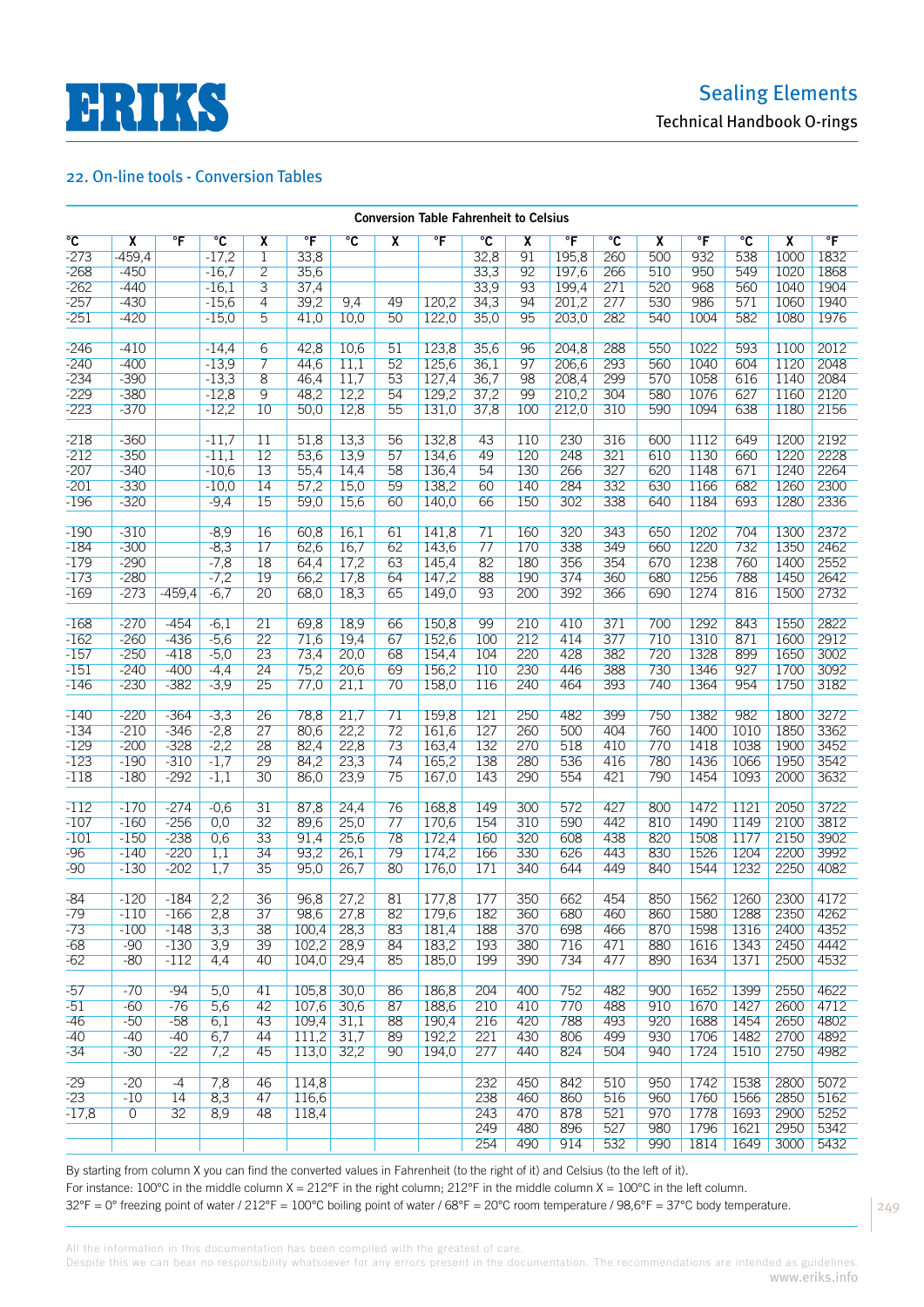

|                 |      |                 | Conversion Table psi to bar |     |       |      |        |
|-----------------|------|-----------------|-----------------------------|-----|-------|------|--------|
| psi             | bar  | psi             | bar                         | psi | bar   | psi  | bar    |
| 1               | 0,07 | 61              | 4,21                        | 205 | 14,13 | 710  | 48,98  |
| $\overline{2}$  | 0,14 | 62              | 4,27                        | 210 | 14,48 | 720  | 49,67  |
| $\overline{3}$  | 0,21 | 63              | 4,34                        | 215 | 14,82 | 730  | 50,35  |
| $\overline{4}$  | 0,28 | 64              | 4,41                        | 220 | 15,17 | 740  | 51,04  |
| 5               | 0,35 | 65              |                             | 225 | 15,51 | 750  |        |
|                 |      |                 | 4,48                        |     |       |      | 51,73  |
| $\overline{6}$  | 0,41 | 66              | 4,55                        | 230 | 15,86 | 760  | 52,42  |
| 7               | 0,48 | 67              | 4,62                        | 235 | 16,20 | 770  | 53,11  |
| 8               | 0,55 | 68              | 4,69                        | 240 | 16,55 | 780  | 53,80  |
| $\overline{9}$  | 0,62 | 69              | 4,76                        | 245 | 16,89 | 790  | 54,49  |
| 10              | 0,69 | 70              | 4,83                        | 250 | 17,24 | 800  | 55,18  |
| 11              | 0,76 | 71              | 4,90                        | 255 | 17,58 | 810  | 55,87  |
| 12              | 0,83 | 72              | 4,96                        | 260 | 17,93 | 820  | 56,56  |
| 13              | 0,90 | 73              | 5,03                        | 265 | 18,27 | 830  | 57,25  |
| 14              | 0,97 | 74              | 5,10                        | 270 | 18,62 | 840  | 57,93  |
| 15              | 1,03 | 75              | 5,17                        | 275 | 18,96 | 850  | 58,62  |
| 16              | 1,10 | 76              | 5,24                        | 280 | 19,31 | 860  | 59,31  |
| 17              |      | 77              |                             |     |       | 870  |        |
|                 | 1,17 |                 | 5,31                        | 285 | 19,65 |      | 60,00  |
| 18              | 1,24 | 78              | 5,38                        | 290 | 20,00 | 880  | 60,69  |
| 19              | 1,31 | 79              | 5,45                        | 295 | 20,34 | 890  | 61,38  |
| 20              | 1,38 | 80              | 5,52                        | 300 | 20,69 | 900  | 62,07  |
| $\overline{21}$ | 1,45 | $\overline{81}$ | 5,58                        | 310 | 21,38 | 910  | 62,76  |
| 22              | 1,52 | 82              | 5,65                        | 320 | 22,07 | 920  | 63,45  |
| 23              | 1,59 | 83              | 5,72                        | 330 | 22,76 | 930  | 64,13  |
| 24              | 1,65 | 84              | 5,79                        | 340 | 23,45 | 940  | 64,82  |
| 25              | 1,72 | 85              | 5,86                        | 350 | 24,14 | 950  | 65,51  |
| $\overline{26}$ | 1,79 | 86              | 5,93                        | 360 | 24,83 | 960  | 66,20  |
| 27              | 1,86 | 87              | 6,00                        | 370 | 25,52 | 970  | 66,89  |
| 28              | 1,93 | 88              | 6,07                        | 380 | 26,21 | 980  | 67,58  |
| 29              |      | 89              |                             | 390 |       | 990  | 68,27  |
|                 | 2,00 |                 | 6,14                        |     | 26,90 |      |        |
| 30              | 2,07 | 90              | 6,21                        | 400 | 27,59 | 1000 | 68,96  |
| 31              | 2,14 | 91              | 6,27                        | 410 | 28,28 | 1010 | 69,95  |
| 32              | 2,21 | 92              | 6,34                        | 420 | 28,97 | 1020 | 70,34  |
| 33              | 2,28 | 93              | 6,41                        | 430 | 29,66 | 1030 | 71,03  |
| 34              | 2,34 | 94              | 6,48                        | 440 | 30,35 | 1040 | 71,72  |
| 35              | 2,41 | 95              | 6,55                        | 450 | 31,04 | 1050 | 72,41  |
| 36              | 2,48 | 96              | 6,62                        | 460 | 31,73 | 1060 | 73,10  |
| 37              | 2,55 | 97              | 6,69                        | 470 | 32,42 | 1070 | 73,79  |
| 38              | 2,62 | 98              | 6,76                        | 480 | 33,11 | 1080 | 74,48  |
| 39              | 2,69 | 99              | 6,83                        | 490 | 33,80 | 1090 | 75,17  |
| 40              | 2,76 | 100             | 6,89                        | 500 | 34,49 | 1100 | 75,86  |
| 41              |      | 101             |                             |     |       |      |        |
|                 | 2,83 |                 | 7,24                        | 510 | 35,18 | 1120 | 77,24  |
| 42              | 2,90 | 110             | 7,58                        | 520 | 35,87 | 1140 | 78,62  |
| 43              | 2,96 | 115             | 7,93                        | 530 | 36,56 | 1160 | 80,00  |
| 44              | 3,03 | 120             | 8,27                        | 540 | 37,25 | 1180 | 81,37  |
| 45              | 3,10 | 125             | 8,62                        | 550 | 37,94 | 1200 | 82,74  |
| 46              | 3,17 | 130             | 8,96                        | 560 | 38,63 | 1220 | 84,12  |
| 47              | 3,24 | 135             | 9,31                        | 570 | 39,32 | 1240 | 85,50  |
| 48              | 3,31 | 140             | 9,65                        | 580 | 40,01 | 1260 | 86,88  |
| 49              | 3,38 | 145             | 10,00                       | 590 | 40,70 | 1280 | 88,26  |
| 50              | 3,45 | 150             | 10,34                       | 600 | 41,39 | 1300 | 89,64  |
| 51              | 3,52 | 155             | 10,68                       | 610 | 42,08 | 1320 | 91,02  |
| 52              | 3,59 | 160             | 11,03                       | 620 | 42,77 | 1340 | 92,40  |
| 53              | 3,65 | 165             | 11,37                       | 630 |       | 1360 | 93,78  |
|                 |      |                 |                             |     | 43,46 |      |        |
| 54              | 3,72 | 170             | 11,72                       | 640 | 44,15 | 1380 | 95,16  |
| 55              | 3,79 | 175             | 12,06                       | 650 | 44,84 | 1400 | 96,54  |
| 56              | 3,86 | 180             | 12,41                       | 660 | 45,53 | 1420 | 97,92  |
| 57              | 3,93 | 185             | 12,75                       | 670 | 46,22 | 1440 | 99,30  |
| 58              | 4,00 | 190             | 13,10                       | 680 | 46,91 | 1460 | 100,67 |
| 59              | 4,07 | 195             | 13,44                       | 690 | 47,60 | 1480 | 102,05 |
| 60              | 4,14 | 200             | 13,79                       | 700 | 48,29 | 1500 | 103,43 |

All the information in this documentation has been compiled with the greatest of care.

Despite this we can bear no responsibility whatsoever for any errors present in the documentation. The recommendations are intended as guidelines. www.eriks.info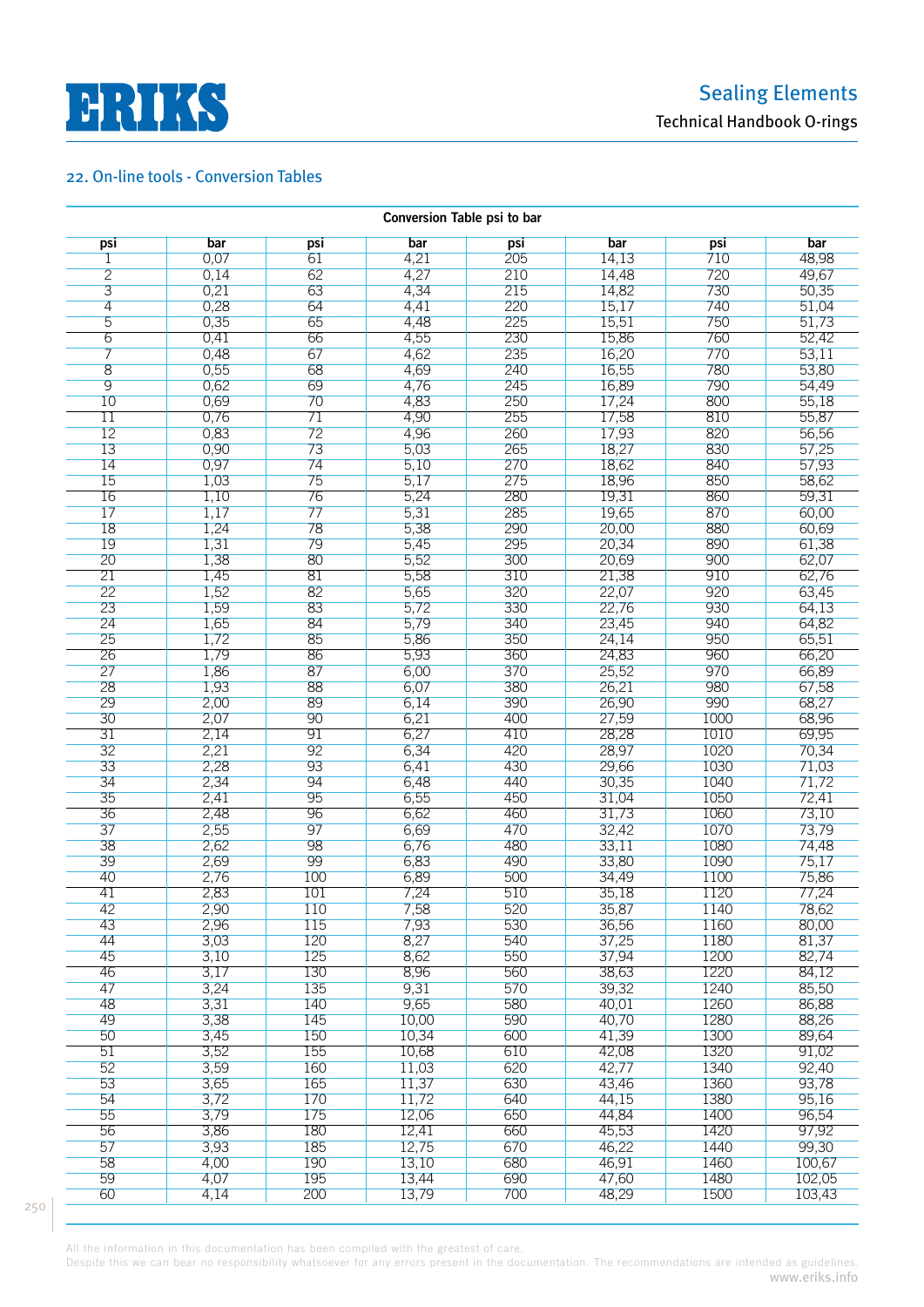

|                 | Conversion Table inch to mm |                |                             |       |                |                                                                                                                 |               |        |                 |                                                                       |                |        |                |                                           |               |                |
|-----------------|-----------------------------|----------------|-----------------------------|-------|----------------|-----------------------------------------------------------------------------------------------------------------|---------------|--------|-----------------|-----------------------------------------------------------------------|----------------|--------|----------------|-------------------------------------------|---------------|----------------|
| inch            | 0                           | 1/16           | 1/8                         | 3/16  | 1/4            | 5/16                                                                                                            | 3/8           | 7/16   | 1/2             | 9/16                                                                  | 5/8            | 11/16  | 3/4            | 13/16                                     | 7/8           | 15/16          |
| $\overline{0}$  | 0,0                         | 1,6            | 3,2                         | 4,8   | 6,4            | 7,9                                                                                                             | 9,5           | 11,1   | 12,7            | 14,3                                                                  | 15,9           | 17,5   | 19,1           | 20,6                                      | 22,2          | 23,8           |
| $\mathbf{1}$    | 25,4                        | 27,0           | 28,6                        | 30,2  | 31,8           | 33,3                                                                                                            | 34,9          | 36,5   | 38,1            | 39,7                                                                  | 41,3           | 42,9   | 44,5           | 46,0                                      | 47,6          | 49,2           |
| $\overline{2}$  | 50,8                        | 52,4           | 54,0                        | 55,6  | 57,2           | 58,7                                                                                                            | 60,3          | 61,9   | 63,5            | 65,1                                                                  | 66,7           | 68,3   | 69,9           | 71,4                                      | 73,0          | 74,6           |
| 3               | 76,2                        | 77,8           | 79,4                        | 81,0  | 82,6           | 84,1                                                                                                            | 85,7          | 87,3   | 88,9            | 90,5                                                                  | 92,1           | 93,7   | 95,3           | 96,8                                      | 98,4          | 100,0          |
| 4               | 101,6                       | 103,2          | 104,8                       | 106,4 | 108,0          | 109,5                                                                                                           | 111,1         | 112,7  | 114,3           | 115,9                                                                 | 117,5          | 119,1  | 120,7          | 122,2                                     | 123,8         | 125,4          |
|                 |                             |                |                             |       |                |                                                                                                                 |               |        |                 |                                                                       |                |        |                |                                           |               |                |
| 5               | 127,0                       | 128,6          | 130,2                       | 131,8 | 133,4          | 134,9                                                                                                           | 136,5         | 138,1  | 139,7           | 141,3                                                                 | 142,9          | 144,5  | 146,1          | 147,6                                     | 149,2         | 150,8          |
| 6               | 152,4                       | 154,0          | 155,6                       | 157,2 | 158,8          | 160,3                                                                                                           | 161,9         | 163,5  | 165,1           | 166,7                                                                 | 168,3          | 169,9  | 171,5          | 173,0                                     | 174,6         | 176,2          |
| 7               | 177,8                       | 179,4          | 181,0                       | 182,6 | 184,2          | 185,7                                                                                                           | 187,3         | 188,9  | 190,5           | 192,1                                                                 | 193,7          | 195,3  | 196,9          | 198,4                                     | 200.0         | 201,6          |
| 8               | 203,2                       | 204,8          | 206,4                       | 208,0 | 209,6          | 211,1                                                                                                           | 212,7         | 214,3  | 215,9           | 217,5                                                                 | 219,1          | 220,7  | 222,3          | 223,8                                     | 225,4         | 227,0          |
| 9               | 228,6                       | 230,2          | 231,8                       | 233,4 | 235,0          | 236,5                                                                                                           | 238,1         | 239,7  | 241,3           | 242,9                                                                 | 244,5          | 246,1  | 247,7          | 249,2                                     | 250,8         | 252,4          |
|                 |                             |                |                             |       |                |                                                                                                                 |               |        |                 |                                                                       |                |        |                |                                           |               |                |
| 10              | 254,0                       | 255,6          | 257,2                       | 258,8 | 260,4          | 261,9                                                                                                           | 263,5         | 265,1  | 266,7           | 268,3                                                                 | 269,9          | 271,5  | 273,1          | 274,6                                     | 276,2         | 277,8          |
| $\overline{11}$ | 279,4                       | 281,0          | 282,6                       | 284,2 | 285,8          | 287,3                                                                                                           | 288,9         | 290,5  | 292,1           | 293,7                                                                 | 295,3          | 296,9  | 298,9          | 300,0                                     | 301,6         | 303,2          |
| $\overline{12}$ | 304,8                       | 306,4          | 308,0                       | 309,6 | 311,2          | 312,7                                                                                                           | 314,3         | 315,9  | 317,5           | 319,1                                                                 | 320,7          | 322,3  | 323,9          | 325,4                                     | 327,0         | 328,6          |
| 13              | 330,2                       | 331,8          | 333,4                       | 335,0 | 366,0          | 338,1                                                                                                           | 339,7         | 341,3  | 342,9           | 344,5                                                                 | 346,1          | 347,7  | 349,3          | 350,8                                     | 352,4         | 354,0          |
| 14              | 355,6                       | 357,2          | 358,8                       | 360,4 | 362,0          | 363,5                                                                                                           | 365,1         | 366,7  | 368,3           | 369,9                                                                 | 371,5          | 373,1  | 374,7          | 376,2                                     | 377,8         | 379,4          |
|                 |                             |                |                             |       |                |                                                                                                                 |               |        |                 |                                                                       |                |        |                |                                           |               |                |
| $\overline{15}$ | 381,0                       | 382,6          | 384,2                       | 385,8 | 387,4          | 388,9                                                                                                           | 390,5         | 392,1  | 393,7           | 395,3                                                                 | 396,9          | 398,5  | 400,1          | 401,6                                     | 403,2         | 404,8          |
| 16              | 406,4                       | 408,0          | 409,6                       | 411,2 | 412,8          | 414,3                                                                                                           | 415,9         | 417,5  | 419,1           | 420,7                                                                 | 422,3          | 423,9  | 425,5          | 427,0                                     | 428.6         | 430,2          |
| 17              | 431,8                       | 433,4          | 435,0                       | 436,6 | 438,2          | 439,7                                                                                                           | 441,3         | 442,9  | 444,5           | 446,1                                                                 | 447,7          | 449,3  | 450,9          | 452,4                                     | 454,0         | 455,6          |
| 18              | 457,2                       | 458,8          | 460.4                       | 462,0 | 463,6          | 465,1                                                                                                           | 466,7         | 468,3  | 469,9           | 471,5                                                                 | 473,1          | 474,7  | 476,3          | 477,8                                     | 479.4         | 481,0          |
| 19              | 482,6                       | 184,2          | 485,8                       | 487,4 | 489,0          | 490,5                                                                                                           | 492,1         | 493,7  | 495,3           | 496,9                                                                 | 498,5          | 500,1  | 501,7          | 503,2                                     | 504,8         | 506,4          |
|                 |                             |                |                             |       |                |                                                                                                                 |               |        |                 |                                                                       |                |        |                |                                           |               |                |
| $\overline{20}$ | 508,0                       | 509,6          | 511,2                       | 512,8 | 514,4          | 515,9                                                                                                           | 517,5         | 519,1  | 520,7           | 522,3                                                                 | 523,9          | 525,5  | 527,1          | 528,6                                     | 530,2         | 531,8          |
| 21              | 533,4                       | 535,0          | 536,6                       | 538,2 | 539,8          | 541,3                                                                                                           | 542,9         | 544,5  | 546,1           | 547,7                                                                 | 549,3          | 550,9  | 552,5          | 554,0                                     | 555,6         | 557,2          |
| $\overline{22}$ | 558,8                       | 560,4          | 562,0                       | 563,6 | 665,2          | 566,7                                                                                                           | 568,3         | 569,9  | 571,5           | 573,1                                                                 | 574,7          | 576,3  | 577,9          | 579,4                                     | 581,0         | 582,6          |
| 23              | 584,2                       | 585,8          | 587,4                       | 589,0 | 590,6          | 592,1                                                                                                           | 593,7         | 595,3  | 596,9           | 598,5                                                                 | 600,1          | 601,7  | 603,3          | 604,8                                     | 606,4         | 608,0          |
| $\overline{24}$ | 609,6                       | 611,2          | 612,8                       | 614,4 | 616,0          | 617,5                                                                                                           | 619,1         | 620,7  | 622,3           | 623,9                                                                 | 625,5          | 627,1  | 628,7          | 630,2                                     | 631,8         | 633,4          |
|                 |                             |                |                             |       |                |                                                                                                                 |               |        |                 |                                                                       |                |        |                |                                           |               |                |
| 25              | 635,0                       | 636,6          | 638,2                       | 639,8 | 641,4          | 642,9                                                                                                           | 644,5         | 646,1  | 647,7           | 649,3                                                                 | 650,9          | 652,5  | 654,1          | 655,6                                     | 657,2         | 658,8          |
| 26              | 660,4                       | 662,0<br>687,4 | 663,6                       | 665,2 | 666,8          | 668,3                                                                                                           | 669,9         | 671,5  | 673,1           | 674,7                                                                 | 676,3          | 677,9  | 679,5          | 681,0                                     | 682,6         | 684,2          |
| $\overline{27}$ | 685,8                       |                | 689,0<br>714,4              | 690,6 | 692,2          | 693,7                                                                                                           | 695,3         | 696,9  | 698,5<br>723,9  | 700,1<br>725,5                                                        | 701,7          | 703,3  | 704,9          | 706,4<br>731,8                            | 708,0         | 709,6<br>735,0 |
| 28              | 711,2                       | 712,8          |                             | 716,0 | 717,6<br>743,0 | 719,1                                                                                                           | 720,7         | 722,3  | 749,3           | 750,9                                                                 | 727,1<br>752,5 | 728,7  | 730,3<br>755,7 | 757,2                                     | 733,4         |                |
| 29              | 736,6                       | 738,2          | 439,8                       | 741,4 |                | 744,5                                                                                                           | 746,1         | 747,7  |                 |                                                                       |                | 754,1  |                |                                           | 758,8         | 760,4          |
| 30              | 762,0                       | 763,6          | 765,2                       | 766,8 | 768.4          | 769,9                                                                                                           | 771,5         | 773,1  | 774,7           | 776.3                                                                 | 777,9          | 779,5  | 781,1          | 782,6                                     | 784,2         | 785,8          |
| 31              | 787,4                       | 789,0          | 790,6                       | 792,2 | 783,8          | 795,3                                                                                                           | 796,9         | 798,5  | 800,1           | 801,7                                                                 | 803,3          | 804,9  | 806,5          | 808,0                                     | 809,6         | 811,2          |
| $\overline{32}$ | 812,8                       | 814,4          | 816,0                       | 817,6 | 819,2          | 820,7                                                                                                           | 822,3         | 823,9  | 825,5           | 827,1                                                                 | 828,7          | 830,3  | 831,9          | 833,4                                     | 835,0         | 836,6          |
| 33              | 838,2                       | 839,8          | 841,4                       | 843,0 | 844,6          | 846,1                                                                                                           | 847,7         | 849,3  | 850,9           | 852,5                                                                 | 854,1          | 855,7  | 857,3          | 858,8                                     | 860,4         | 862,0          |
| 34              | 863,6                       | 865,2          | 866,8                       | 868,4 | 870,0          | 871,5                                                                                                           | 873,1         | 874,7  | 876,3           | 877,9                                                                 | 879,5          | 881,1  | 882,7          | 884,2                                     | 885,8         | 887,4          |
|                 |                             |                |                             |       |                |                                                                                                                 |               |        |                 |                                                                       |                |        |                |                                           |               |                |
| 35              | 889,0                       | 890,6          | 892,2                       | 893,8 | 895,4          | 896,9                                                                                                           | 898,5         | 900,1  | 901,7           | 903,3                                                                 | 904,9          | 906,5  | 908,1          | 909,6                                     | 911,2         | 912,8          |
| 36              | 914,4                       | 916,0          | 917,6                       | 919,2 | 920,8          | 922,3                                                                                                           | 923,9         | 925,5  | 927,1           | 928,7                                                                 | 930,3          | 931,9  | 933,5          | 935,0                                     | 936,6         | 938,2          |
| 37              | 939,8                       | 841,4          | 943,0                       | 944,6 | 946,2          | 947,7                                                                                                           | 949,7         | 950,9  | 952,5           | 954,1                                                                 | 955,7          | 957,3  | 958,9          | 960,4                                     | 962,0         | 963,6          |
| 38              | 965,2                       | 966,8          | 968,4                       | 970,0 | 971,6          | 973,1                                                                                                           | 974.7         | 976,3  | 977,9           | 979,5                                                                 | 981,1          | 982,7  | 984,3          | 985,8                                     | 987.4         | 989,0          |
| 39              | 990,6                       | 992,2          | 993,8                       | 995,4 | 997,0          | 998,5                                                                                                           | 1000,1        | 1001,7 | 1003,3          | 1004.9                                                                | 1006,5         | 1008,1 | 1009,7         |                                           | 1011.2 1012.8 | 1014.4         |
|                 |                             |                |                             |       |                |                                                                                                                 |               |        |                 |                                                                       |                |        |                |                                           |               |                |
| 40              | 1016,0                      |                | 1017,6 1019,2 1020,8 1022,4 |       |                |                                                                                                                 | 1023,9 1025,5 |        | $1027,1$ 1028,7 |                                                                       |                |        |                | 1030,3 1031,9 1033,5 1035,1 1036,6 1038,2 |               | 1039.8         |
| 41              | 1041,4                      |                |                             |       |                | 1043,0 1044,6 1046,2 1047,8 1049,3 1050,9 1052,5 1054,1 1055,7 1057,3 1058,9 1060,5 1062,0 1063,6 1065,2        |               |        |                 |                                                                       |                |        |                |                                           |               |                |
| 42              | 1066,8                      |                | 1068,4 1070,0 1071,6 1073,2 |       |                |                                                                                                                 |               |        |                 | 1074,7 1076,3 1077,9 1079,5 1081,1 1082,7 1084,3 1085,9 1087,4 1089,0 |                |        |                |                                           |               | 1090.6         |
| 43              | 1092,2                      |                |                             |       |                | 1093,8 1095,4 1097,0 1098,6 1100,1 1101,7 1103,3 1104,9 1106,5 1108,1 1109,7 1111,3 1112,8 1114,4 1116,0        |               |        |                 |                                                                       |                |        |                |                                           |               |                |
| 44              | 1117.6                      |                |                             |       |                | 1119,2 1120,8 1122,4 1124,0 1125,5 1127,1 1128,7 1130,3 1131,9 1133,5 1135,1 1136,7 1138,2 1139,8 1141,4        |               |        |                 |                                                                       |                |        |                |                                           |               |                |
|                 |                             |                |                             |       |                |                                                                                                                 |               |        |                 |                                                                       |                |        |                |                                           |               |                |
| 45              |                             |                |                             |       |                | 1143,0 1144,6 1146,2 1147,8 1149,4 1150,9 1152,5 1154,1 1155,7 1157,3 1158,9 1160,5 1162,1 1163,6 1165,2 1166,8 |               |        |                 |                                                                       |                |        |                |                                           |               |                |
| 46              |                             |                |                             |       |                | 1168,4 1170,0 1171,6 1173,2 1174,8 1176,3 1177,9 1179,5 1181,1 1182,7 1184,3 1185,9 1187,5 1189,0 1190,6 1192,2 |               |        |                 |                                                                       |                |        |                |                                           |               |                |
| 47              | 1193.8                      |                |                             |       |                | 1195,4 1197,0 1198,6 1200,2 1201,7 1203,3 1204,9 1206,5 1208,1 1209,7 1211,3 1212,9 1214,4 1216,0 1217,6        |               |        |                 |                                                                       |                |        |                |                                           |               |                |
| 48              |                             |                |                             |       |                | 1219,2 1220,8 1222,4 1224,0 1225,6 1227,1 1228,7 1230,3 1231,9 1233,5 1235,1 1236,7 1238,3 1239,8 1241,4 1243,0 |               |        |                 |                                                                       |                |        |                |                                           |               |                |
| 49              |                             |                |                             |       |                | 1244,6 1246,2 1247,8 1249,4 1251,0 1252,5 1254,1 1255,7 1257,3 1258,9 1260,5 1262,1 1263,7 1265,2 1266,8 1268,4 |               |        |                 |                                                                       |                |        |                |                                           |               |                |
| 50              |                             |                |                             |       |                | 1270,0 1271,6 1273,2 1274,8 1276,4 1277,9 1279,5 1281,1 1282,7 1284,3 1285,9 1287,5 1289,1 1290,6 1292,2 1293,8 |               |        |                 |                                                                       |                |        |                |                                           |               |                |

All the information in this documentation has been compiled with the greatest of care.

Despite this we can bear no responsibility whatsoever for any errors present in the documentation. The recommendations are intended as guidelines.